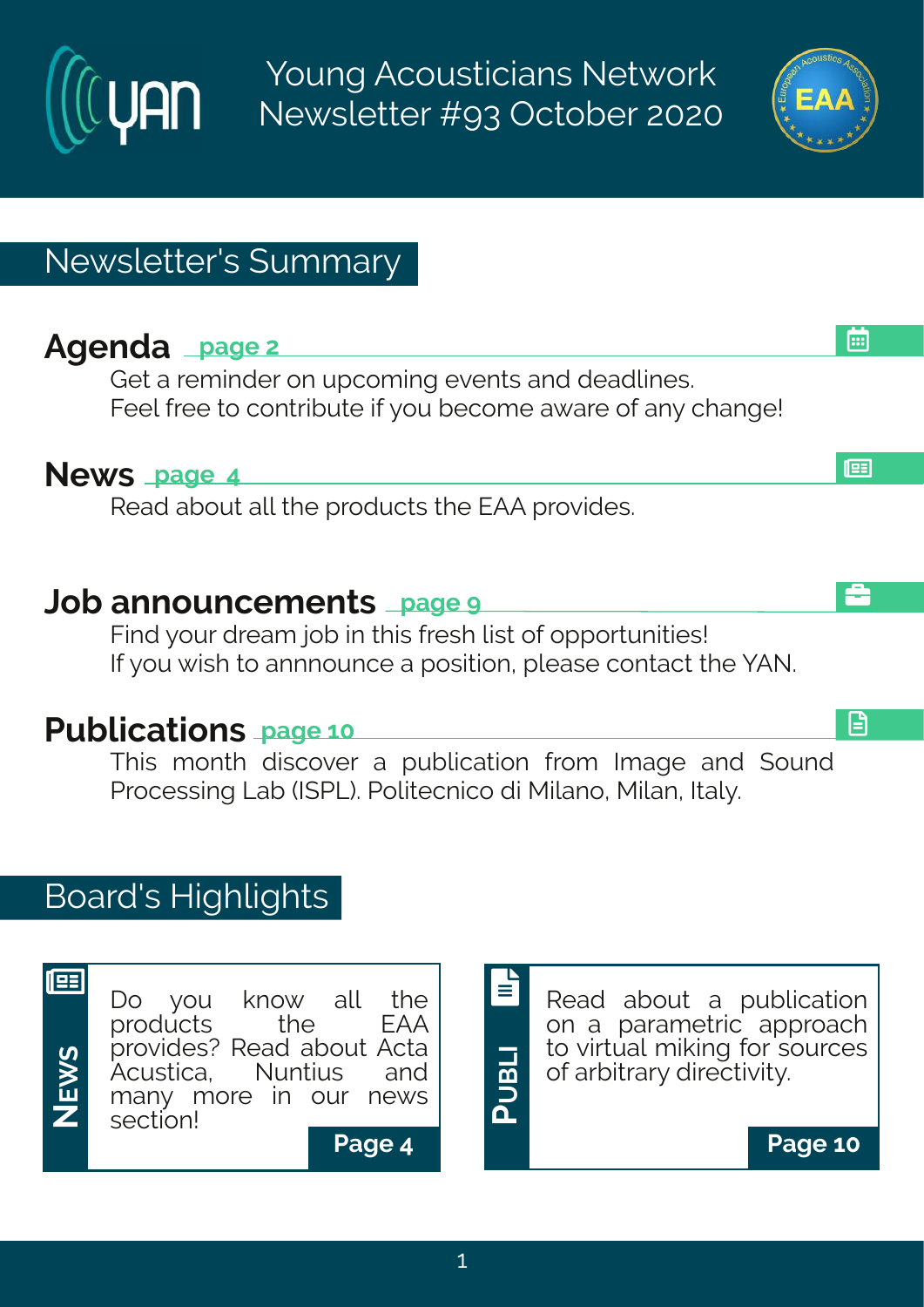## Yt gsq mk#Jzi r xw

#### Taxsfiv#575

69<sup>x</sup> #246: <sup>x</sup> # #Forw monex=7575# #8<sup>vh</sup>#Hexener #Hsrkviww#si#Forsy www.on w3K erx#Hykex=hip# Zend w# Hexens rme# tem 3#

76WH2476WH; #Vymx# vsriw# #F# }qtswmyq#sr#Ssmwi#vsq#YF(w4YFZw&Nevmw/#Kvergi

#### Sszigfiw#575

8<sup>th</sup>#2# <sup>x|</sup> # #NISZM#7575# #NIxivrexmsrep# x} wmer#Ssmwi #Zmfvexmsr#erh#Mewlriww# HsrkviwstLve~#Fywwna3

 $6:$   $*$  #246= $*$  # #Ssmvi 2Hsr#7575# #Ssmvi#Hsrxvsp#Hsriivirgi3#Si{#Tyojerw#QF1#Y(F3

 $6 >$ <sup> $\frac{1}{4}$ </sup> #  $\frac{1}{1}$  # eqs v w rog w  $\frac{1}{5}$  i # v rot n m k w  $\frac{1}{5}$  c w  $\frac{1}{10}$  c  $\frac{1}{2}$  3

78<sup>th</sup>#247: <sup>xi</sup> # #F+Z#7575# #Sw #Gmirrmen;#Ntxi wrexmsrep#Hsrji virgi #sr#Fgsyw mogw#erh# **7 m/vexmsr . 建 i rtewev#hdhsriwme3** 

#### $\frac{1}{2}$ i gi g f i  $\frac{\sqrt{7}}{25}$

7<sup>rh</sup>#2#9<sup>x|</sup> # #NHZUG#7575# #Nixi vrexmsrep#Hsrji vi rgi #sr#Zsmgi #Ul} wmspsk}#erh# Grosq i gler rom wood k i r s f pi 14 K ver gi 3#

<<sup>x|</sup>#2466<sup>x|</sup># #KF#7575# #Kswq#Fgywxngyq3#Trpmi3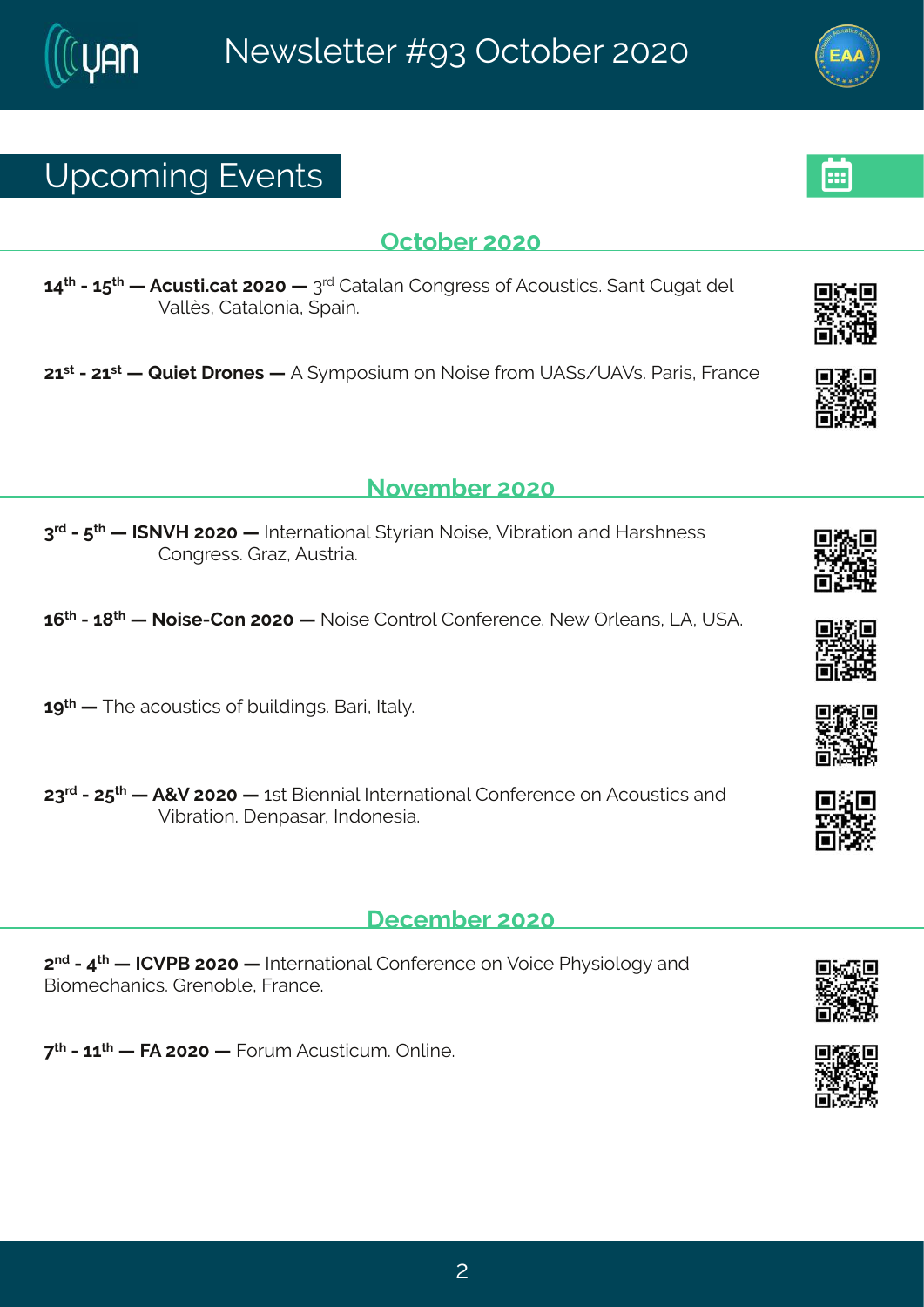# Yt gsq mk# i ehpni w

Taxsfiv#575

86<sup>x</sup> # #KF#7575# #Kswyq #Fgywwngyq 3KQ sr #Kwergi 3# | xi rhi h#ef www.egx

#### Sszigfiv#575

7<sup>rh</sup># #FUJR#7575# # } q t swm,q #sr# li#Fqsywmogw#sj#Jsvs2Jpewmog#Rexivmep.w \$# i w# Ceje} i x i "#N hmere"#Y (F3Ff wwegx#w f q mwnsn

 $\mathbb{R}^d$  # #F+Z#7575# #Bw #Gmirrmep#Ntxivrexmsrep#Hsrjivirgi#sr#Fgsywxngw #erh #Zmívexmsr3# I i rt ewev# whsriweal9det i v#w f q mwnsr#

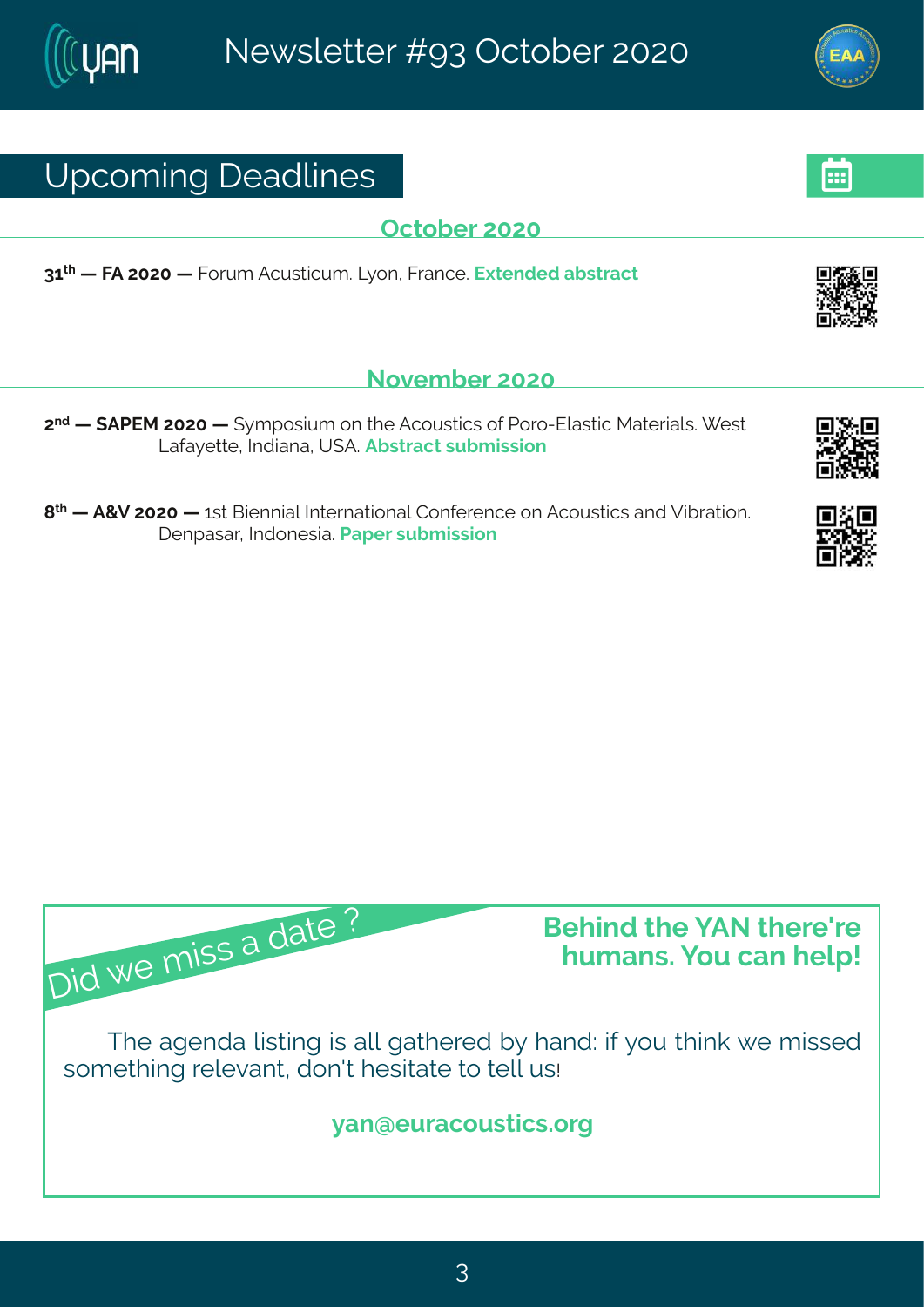## $Si$  {  $W$

### Kswg  $#$ gywngyg  $#$ 575# i gsg i w# er#2Hsrkviww#dm#iev

 $lyi # x$ s#x $j # m$ wef  $mnx$ }#sj#x $i # li e$ px $#$ www.exnsrt#xli#swkermaiw#sj#xli#qsrjivirgi# Kswq #Fgywngyq #7575#l ezi #higrhih # $\frac{1}{8}$ # w  $\frac{1}{2}$  mual #KF7575# xs#e#i2Kswq  $\frac{1}{2}$  mol#hexiv# yrglerkih#-ligiqfiv#<2661#7575.3#(xmpp#xli# s where means if  $#$  morth has riff  $H$  is word wink # j w may p# m xi veg xnsr w#fix{iir#tevxngmterxw3#F#zmxyep# ill min mansnr#lepp#{mpp#ep.ws#sOiv#}sy#xli#fiwx# ilti vmir gi#erh#tvshygxw#mnjsvqexmsr#jvsq# **Xi # xt** sr ws w B

Xli#ri{#viknowexmsr#jiiw#lezi#fiir# ythexih#s# whti{#swkermexmsr#tws#;sy#evi# ww.moote foot#xs#vik.mwiv#ew#exxirhiiw#xs#xli# qsriivirgi#erh#irns}#xli#  $sr$  om  $#$ t vi wir xexmsr w<sup>8</sup>

NHA SY# er x#xs#Prh#ythexih#misvq exmsr#  $\frac{1}{2}$  ef syx#{ lexoo\*# ksmnk#sr#mn#xlnw#xstnoq1#{ i# irgsyveki#}sy#xs#zmmo#xli#{ifwnoi#sj#xli# gsrji virgi?

 $#$ 

VE · Ö · ĐÕ&Õ&CLUX JOS<sup>2</sup>· IÊSZAÚ, XC<sup>2</sup>

### **JFF#J**vshvaxw

XInwitq srxl 1#, i#sOi wher#szivzmi{#sj#xli# JFF# wshygxw8

#### Fgs y wagw#n#Jvegxmgi

Fgsywngw# m# Uvegxngi#-Frol.# mw# xli# ipig x srmg#nsy vrep#sj#xli#Jy vstier#Fgsy wwng# Fww.sqrexxnsr#-JFF. \$#N#gsziw#xli#tvegxmgep# ewtigxw#si#epo#eview#si#egsywwond#ew?#Wssq# Fasywordw#Gymdnmk#Fasywordw#Ssmwi#Rettmk# Jrznwsrgirxep#Ssmwi#Xverwtsvxexmsr#Ssmwi# Fivseasywomut Fyhrs#  $4#$ Ui vai t xmsr # Jhygexnsrep#Fgsywomgw#Rywongep#Ntwwyqirxw# Uw gl segsywngw#  $R$ i xwspsk $\}$ #  $Fv$ hrsa# Xiglrspsk }#erh#ws#sr3

XI i ##eq f parsir ##sj##xl i ##rsy vr ep##row##xs## tyf pmow'# tet iww#sr##vli##; mhiw##wtigxwyg##sj## xst rowt#ter h##xs##irkeki##qiqfiw##sj##epo## wsgmixmw#m#di#JFF3

XI i #  $rsym$  ep# wivzi w# x i # t vegx mass r i w # qiqfi w#si#xli#JFFo\*#qiqfiv#wsqmixmiw#, Is# { svo#m#xli#q er }#eview#sj#et t pmh#egsywwmgw#  $mapy$  hm k # vi wi evg lm k # gs r wy per g } # t spmg } # q eomk this kypex star the that eryjeg symmk3

XI i #thi e#tw#s# yf pw #swhamep# svo#er h# epws#tvszmhi#e#tivqerirx#fif#tviwirgi#isv# tet i w# t vi wir xi h# ex# psgep# er h# rexmsrep# gsrjivirgiw#erh#gsrkviwwiw#{lmgl#qe}# s xi i v{ movi#  $r$  s x# fi # viehmo) # ezempef pi #  $x$   $\le$  # t vegxmansr i wu# svomrk#m#sxl i v#gsyrxwinw8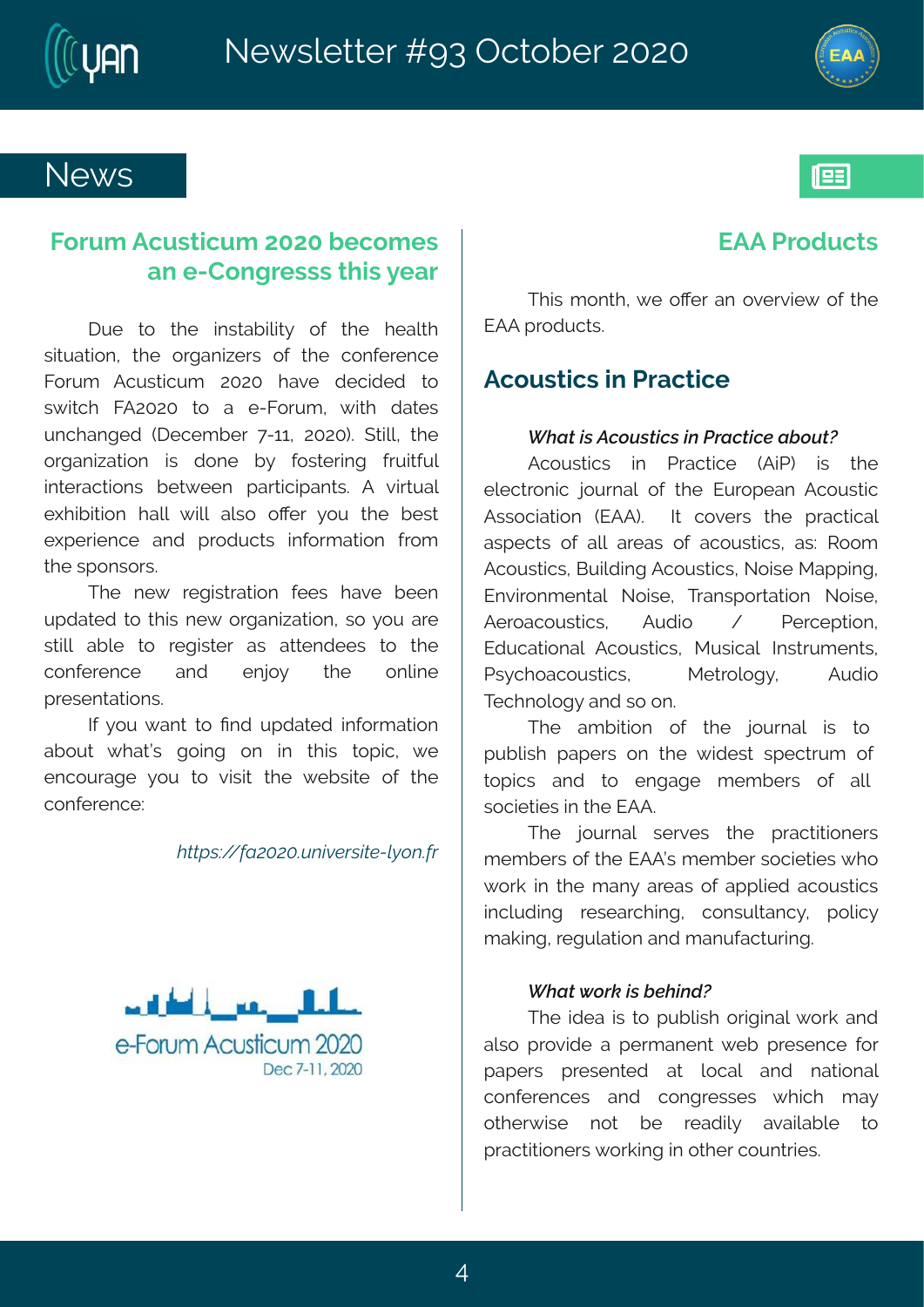### Si { w

Tri#sj#syv#nsyvrepôM#sfnigxnziw#nW#xs# hnow iq mexi# ors{  $\pi$  hki# erh# i|tivmingi# kemih#m#syv#qiqfiv#gsyrxwinw#egvsww#xli# ir xmoi#Jyvstier#qiqfiww\mt3#Fpp#xss#sjxir# ey x sw#t viwir x#xlimx#Prhmkw#ex#psgep#erh# rexmsrep#gsrjivirgiw#erh#xliwi#tetiw#evi# rsx#eqqiwwnfnoj#ss#qiqfiw#nn#sxliv#qsyrxwniw@# [i#irgsyveki#xliwi#eyxlsw#xs#tyfpwnl#xlim4# { svo# m#Fgsywomgw# m#Uvegxmgi # xs# kem# e# Jyvsti2{ mhi#erh#tivq erirx#{ if#tviwirgi# jsv#xlimo#{svo3#Xli#tyfpmwlmnk#xieq1#xli# ey x sw# erh# x i # i r xmi # Jhn swep# Gsevh# irgsyvekiw#}sy#xs#tyfpwwl#}syv#{svow#mn# s vhi v#xs#f vsehgeww#mx#eq srk#epo#xli#Fgsywxmg# (sgmxmwtsj#Jyvsti#erh#kem#kviexiv#zmwnnpmok}3

Fgsywogw#m#Uvegxogi#ger#fi#jsyrh#mÈ **VË · ë - \$Ù Đî ,, Ù Ê · ¢ 2L - Đî Ê ò lÊ \$· - Đî ,, Ù Ê · Z Ix2 2Di 由 \$3** 

### $(q)$  spe

 $(gI$  spe# mo# er # srpmi # way h } # k y mhi # xs# egsywngw#xlex#lew#fiir#hiwnzih#jwsq#er# srpmi# xieglmk# kymhi# sj# xli# Livqer# Fgsywmogep#(sgmx)#-IJLF.#m#755; 3#Tr#xli#  $\{$  if # eki#V $\overline{\mathbb{H}}$  · ë  $\overline{\mathbb{S}}$ UPDî, Ù  $\overline{\mathbb{H}}$  ·  $\alpha$  2L—Dî  $\overline{\mathbb{H}}$ Oll $\overline{\mathbb{S}}$ S · — . î W, HD. #e#q et #sj#mww.xy xnsrw#{ livi#gsywiw# sr#egsywordw#evi#seyklx#mo#wls{r#ew#ipo#ew#e# hvst hs{ r#q i r y#sj#gsyr xwinw#er h#e#wi evgl # f s|  $F$ [xi  $\forall$ # wi pigxnsr # mjsvq exnsr # ef sy x # xl i # gsywi#w#kmzir#mgpyhmk#hsgirxw#glem#UHX(# er h#e#pmo#xs#jywl iw#mjsvq exnsr 3#XI i#irxvmw# ger#fi#ehgmnwwivih#f}#(glspe#Jhnxsw#ex# iegl # mww.xy xnsr#zne#e# if # m xi yjegi 3

(gl spe# mo# e# { if # et tpopex sn # x ex# mo# iq fihhih#mm#xli#gywirx#JFF#{if#teki# ywnk#e#f yr gl#sj#gywsg#wgwtnxw#-(VQ#1 xg p# h xq p# ek i#xiq t pexiw#m#xl i#HR (#Upsri1#erh#e# R } (VQ#hexefewi#jsv#wsveki#sj#xli#hexe3#Fr# ytkvehi#sj#xli#motpiqirxexmsr#xs#e#qsvi# q shiw:#HR (#sv#hihngexih#w.gvm/xw#nw#tperrih3# XI i #t vshygx#q er ekiv#R epi#Psf#gssvhmexiw# xli#hizipstqirx#erh#qemnxirergi#sj#xli#  $(gI$  spe# w} wxiq # { nxi# xii# lipt # sj# wxy hir x# { svoi wo# Hywir x#  $\{$  s vo# mgpyhiw# gsq q yrmgexmsr#(mxi#xli#hsgirxw#erh#(glspe# Jhn sw#fyk#P|mk#erh#i|terwnsr#sj#xli#{if# mxi yjegi #er h# VQ#hexef ewi 3

(gl spe#{ ew# gvi exi h#  $\times$ # sO w# er # i ew}# eggi ww#xs#epp#xieglmnk#sOi ww#mn#egsywxngw3# (xyhirxw#wlepp#fi#efpi#xs#ywi#xli#mnjsvqexmsr# xs#tper#xlimo#wayhmiw#erh#i|glerki#stxmsrw# -Juewq yw0141 FFI.34Kyuxliv#hizipstq irx#wlepp# sO whi exy viwthy gl #ew#mgpy wrst #si#er h#wi evgl # gsq tixingiw#  $erh#$ uyepRgexmsrw# isv# gsg g yrmoexih#f}#xli#gsywiw#ew#{ipp#ew# zmwyepmexmsr# sj# i|mwm.k# gsstivexmsr# sj# mwaxy xnsr wts vtgl enwttmtki egl mk tter htti wievgl 3# XI i #egxoni#gspoefsvexosr# mol# FS#q iq fi w#mo# q swort[iposq i3#Nt#e#qywirx#twsnigx#sj#lJLF# x{ s#wayhir xw#gywir xq}#ythexi#xli#(glspe# hexef ewi#fewih#sr#wyvzi}#hexe#erh#{syph#fi# kpeh#xs#lezi#wyttsw#{mxl#ythexi#sj#xli# hexef ew #wwygxy vi#er h# if#mxivjegi3#N#}sy#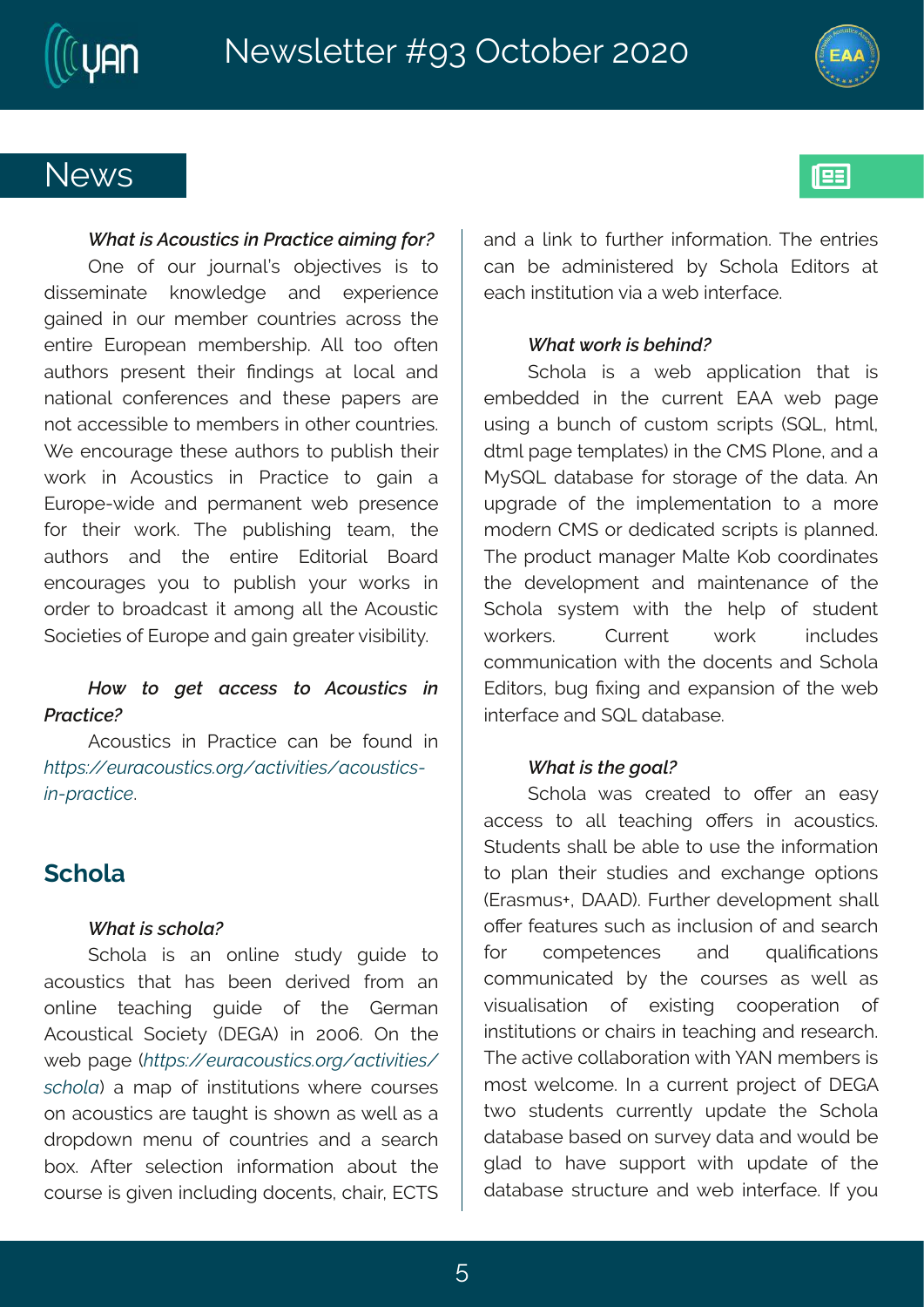## Si { w

{ syph#pooi#xs#wyttsw#yw1#tpiewi#wirh#er# ig ennaks#î W.KĐã ù\$LĐZĐhÙ Êthoù\$3

#### I sgyq i r xe# gy wxnge

Is gyg i r xe# Fgywxmoe# mw# xl i # poxivexy vi# hnww.nfry.xnsr#w}wxiq#sj#vli#Jyvstier#Fgsywxngw# Fww.sqreexnsr?# e# qspoigxnsr# si# q exivreepx# vike whink #egsy womon whosy rh#erh#rsmovi#fewih#  $sr # e# h} req r$  et f vs{ wnnk # w} wxiq # er h # sr # wyf nigx#wievgl#gwmivme#eqsrk#e#hexefewi3# Mi vi #} sy#q e} #Pr h#vi ji vi r gi w#f ssow#UII# whiw whist we vall the van growth it sww.thixg34Nutipt wtt  $x$  is the move of the missing extract that  $x$  and  $x$  is  $y$  and  $x$  $qsr$  Prih#xs#Jyvstier#eqsywmorep#wsqmixmw# pef svexsvmiw#sv#gsq termiw?#Xs#gsrxwmlyxi#xs# wlevi# mjsvq exnsr# erh#q exivmen pw# eq srk# i | ti ww.#m# lisvixngep#erh#ettpmh#egsywxngw8

Kisq # Oer yev  $# 6$  > >  $# \times 4$  Oer yev  $# 755 = 44$ Isgyq ir xe#Fgywxmge#{ew#lerhpih#f}#xli# Kvi r gl #Fgsywmgep# sgmix # (KF. 3K vsg #Der yev }#  $755 = # \times 1 # Fgsywmger# (sgin x) # s# Nep# - FNF. #$ I er hpi w#xl i #t vshygx #XI i #Uvshygx#R er eki w# wrngi# it xiq fiv#7575#w#Hl reve#Gewepyggr&

 $\mathbf{I}$ 

I sgyq i r xe#Fgywxmge# vshygx#ww#ezempef p #  $ex$ # $\sqrt{\hat{H}}$  $\ddot{\theta}$   $\ddot{\theta}$   $\ddot{\theta}$   $\ddot{\theta}$   $\ddot{\theta}$   $\ddot{\theta}$   $\ddot{\theta}$   $\ddot{\theta}$   $\ddot{\theta}$   $\ddot{\theta}$   $\ddot{\theta}$   $\ddot{\theta}$   $\ddot{\theta}$   $\ddot{\theta}$   $\ddot{\theta}$   $\ddot{\theta}$   $\ddot{\theta}$   $\ddot{\theta}$   $\ddot{\theta}$   $\ddot{\theta}$   $\ddot{\theta}$   $\ddot{\theta}$   $\ddot{\theta}$ 

XI i vi#mw#e#t vsnigx#{I mol#t vsg sxi w#xl i # thi etts twer wis vq #1 sgyq i r xettFgy wange#mxs tte# hmknowep# vitswnosv}# xlex#{mpo# gsziv# epp# tyf projexnsir w#sr#egsywordow#m#Jyvsti#frngpyhmnk# epo#syvrepw#gsrjivirgi#vsgiihmkw#erh#kvi}# ponivexy vi# vit svxw#UII w#Rewai woz. 33XI i# sep# w# xs# ezi#e#wmkpi#wievgl#tswep#wijivirgih#f}# wievgl#xsspw#xlex#{mon#stir#eggiww#xs#epo# egsywngw#evgl mziw#m#Jyvsti#m#ep#Jyvstier# perkyekiw33Xverwisvqmnk#sgyqirxe#Fgywxnge# m xs# d sgyq ir xe# Fgywxnge# Jpig x srnge c# { mpp# m gvi ewi# ki # Nixi vr exnsr ep#zmwnfnpook}#sj# ki # JFF# er h#  $pp#zeps$  www.  $#x$  i  $#gsq$  q sr  $#wgmr$  xmPg#er h# gypyvep# i vnnek i #sr#egsywnogw8

#### Syrxmw

Syr xnow# Fgywxnogyw#-Syr xnow# nn# wlsw.# wew h#ew#er#JFF#t vshyqx#m#7556#ew#xli# % gsywnog#q iwwirk ivo\$AN#w#xli#JFF#ti{wpixxiv^# t yf pmvl i h#i pi gxvsrngepp}#wnn.gi#7566#erh#wirx# f } #1 2 q engles #epo#JFF#q i q f i v#ws gmix miv#[ I rg] # evi#hmww.mly.xmlk#na#s#ep#naw#mlhmzmlnyep#qiqfiw@# Fx#xli#qsqirx1#x#nw#tyfpmwlih#fmqsrxlp}3

Now the emak seporte vi?

#AS#wyttsw#xli#gsqqyrmgexmsr#eqsrkw#xli# Jyvstier# Fasywmorep# (samixmiw# x vsykl# tvszmlnnk# mol#zevnsyw#omnhw#sj#i{w

 $#$  Xs# sO w# epo# wsgmixmiw# xs# wirh# xlim4# misva exmsr#xs#ep#qspoiekyiw#m#Jyvsti#terh# xlivijsvi#xa#rw#wsqi#omnh#sj#kyeverxii#xs#wiegl# q er }# i st pi#ex#xli#weq i#wmoni3

 $\#$ Ks#n mww.mfy xi#wsgmix}#ri{ w#xs#mjsvq #wsgmix}# q i q f i w#ef syx#i hygexmsr#m#egsywmgw#erh#  $m$ waxy xi w#sj#egsywxngw#mn#Jy vsti 1#xs#wl evi#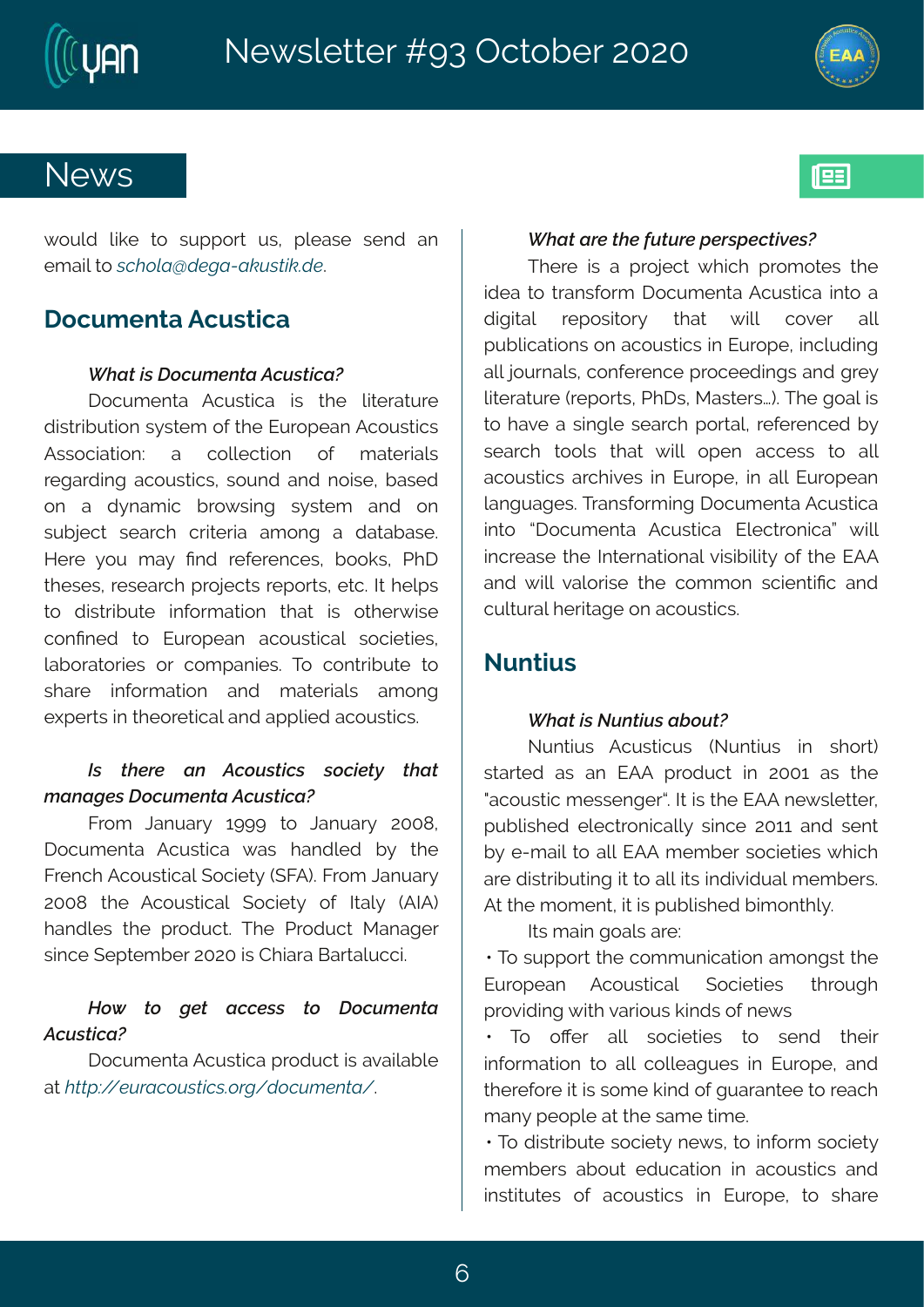## Si { w

q exivrepw ter http://www.ivtm.jsvqexmsr1ttpsv#leqtpi# asraivrnnk#syowlstw#erh#asrkviwwiw#ti{w# sv# tyfpmoexmsrw# jvsq #  $\forall$  i#  $X$  glrmgep# ew# {imp# Hsqqmxiiw# si# JFF#  $ew#$ errsyrgig ir xw#sj#yvxliw#zir xw8 :#Xs#twszmhi#ri{ w#efsyx#egsywxmg#twshygxw1# mww.yqirxw#sv#qexivmepw#mjsvqexmsr#efsyx# JY#eqxnzmxniw#rsmwi#qsrxvsp#tspmg}#sw#sxliw#

t sponogep#st rogw#er h#wi wievgl#kymhiw8

XI i #hvmznnk#q sxsv#sj#Syrxmyw#mw#ğvsq# wsgmixmut is # wsgmixmuot # q i er mk # x ex # JFF # gigfiwt# wsgmixmiw# erh# maw# mnhmzmhyep#  $q$  i q f i wu# ger#y wi# xl mw# t vshy gx# xs# m js vq # egsywngnerw #ewsyrh#Jywsti#efsyx#nottswerx# mjsvq exmsr#sr#egsywxngw3#XIi#wyttsw#erh# egxoni#t evangmexosin#si#epo#q i q f i v#wsgmixmutthow# oi }#xs#pay#wyggiww#erh#pay#kvs{ x #mn#uyepox}# erh#gsrxirxw8

 $\lceil$  i# irgsyveki# epo# wsgmixmiw# xs# wirh#  $m$  js vq extent #sr#eqxom. The view of the view of the view  $m$  is  $m$  in q #s v# er}xlmk# xlex# {mpo# gsrxvmfyxi# xs# xli#  $gsq q yr$  repextent # fix(iir#egsyworder w# mn# Jyvsti3

Syrxmw#mw#emomk#xs#tvszmhi#ri{w#sr#  $egsy$ wany # wygl # ew # misyq exnsir # sr # JY # egxnzmanw#rsmwi#gsrxvsp#tspmg}#sv#sr#sxliv# tspragep# xstrgw# ihygexmsr# m# egsywxgw# vi wie val #kymhiw#erh#ri{w#tyfpmaexmsrw#jwsq# xli#XigIrmgep#Hsqqnxxiiw#tri{#tvshygxw#  $m$ ww.vqirxexnsr# sv#qexivmen.w#izirxw#sr# egsywngwtter httzewsnywttwsgmix} #ri { w \$x Syr xnywtt lew #et# vseh #eyhminr gi#si#sziv#>555#Jyvstier# egsywogner w# mhmzmhyep#qiqfiw#sj#JFF# qiqfiwu# wsgmixmiw# xlex# viginzi# xli# ri{ wpixxiv'#erh#tsxirxmepp}#q er}#q svi#{ls# ger#vieh#mo#srpmi#sr#xli#JFF#{ifteki3# Up ewi#wirh#jsyv#gsqqirxw#erh#wykkiwwnsrw#  $x$ # $U$ x $\hat{H}$  $U$   $\hat{a}$   $S$  $U$  $D$  $\hat{b}$   $\hat{c}$   $U$   $\hat{f}$  $\hat{b}$   $\hat{c}$   $\hat{c}$   $2L$  3

Syr xnyw# mw#ezempef pi#ex#xli#jspps{mk#  $\{$  if waw  $\overline{\mathcal{H}}$   $\mathbb{W}\widehat{\mathbb{H}}$   $\cdot$   $\overset{\sim}{\circ}$   $\mathbb{S}$   $\overset{\sim}{\mathbb{W}}$   $\mathbb{D}$   $\overset{\sim}{\mathbb{H}}$   $\cdot$   $\overset{\sim}{\mathbb{C}}$   $\mathbb{R}$   $\cdot$   $\overset{\sim}{\mathbb{C}}$   $\mathbb{H}$   $\overset{\sim}{\mathbb{W}}$   $\overset{\sim}{\mathbb{H}}$   $\overset{\sim}{\mathbb{W}}$   $\overset{\sim}{\mathbb{H$ x Ù xÊÙ ZĐî Ù Ê Î Ù 3

#### Kiriwwe

Kiriwwe#mw#xli#{ifwmxi#sj#xli#Jyvstier# Fgsywngw# Fwwsgreewsnr# er h# naw# twngmtep# gsqqyrmgexmsr#glerrip\$#Xli#{ifwnxi# gsr xennw#nnjsvg exnsr#sr#xl i#ewwsgnexnsr#mxw# www.qxyviw.htgigfiv.html w.html w.html w.html w.html w.html w.html w.html w.html w.html w.html w.html w.html w.html w.html w.html w.html w.html w.html w.html w.html w.html w.html w.html w.html w.html w.html w.html w.html w { i pottew teth i wo wtn xnsr#s j# klimbol vir x#Xi glrmoep# Hsqqmxiiw#-xliqexmg#kvsytw#erh#sj#xli# hno0 vir x# vshygxw#sj#vli#JFF3

> Kiriwwe#w#ezempefpi#srpmi#ex#  $V\oplus$   $\ddot{\theta}$   $\ddot{\theta}$   $\ddot{\theta}$   $\ddot{\theta}$   $\ddot{\theta}$   $\ddot{\theta}$   $\ddot{\theta}$   $\ddot{\theta}$   $\ddot{\theta}$   $\ddot{\theta}$   $\ddot{\theta}$   $\ddot{\theta}$   $\ddot{\theta}$   $\ddot{\theta}$   $\ddot{\theta}$   $\ddot{\theta}$   $\ddot{\theta}$   $\ddot{\theta}$   $\ddot{\theta}$   $\ddot{\theta}$   $\ddot{\theta}$   $\ddot{\theta}$   $\ddot{\theta}$   $\ddot{\theta}$

 $F#$ ri {  $#$ zi wwsn  $#$  sj $#$  Ki riwwe# mw# yr hiw# hizipstqirx#{mxl#e#qsqtpixip}#vihiwnknrih## muxivjegi#erh#iewmw#xsspw#jsw#xli#hmOivirx# eaxs wats #as r xymbrix 3

#### Fgxe# gy wxnge

Fgxe#Fgywxnge#mo#di#w.gmin.xmPg#nsyvrep#si# di#Jyvstier#Fgsywmog#Fwwsgmexmsr#lhmah#f}# JI U# (gmir gi w # N # gl er ki h # r eq i # i h n s w # er h # i hnos $\sqrt{2m}2q$  im  $\#m\#7575\#$  er h $\#$ { ew  $\#t$  vi znsy w $\Delta \#$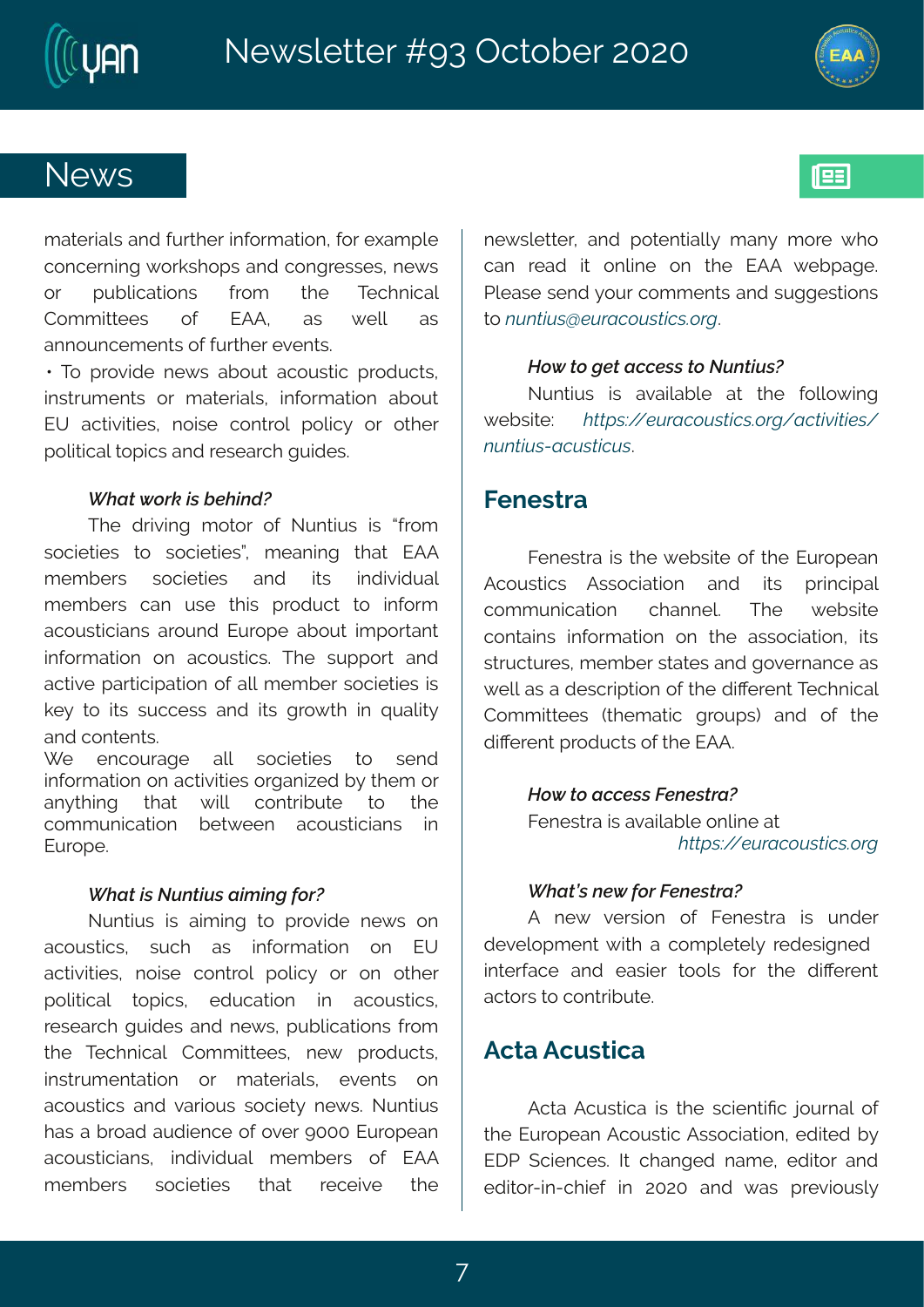

req i h#Fgxe#Fgywxnge#yrmaih#{mai#Fgywxnge3# Xli#ri{#ihmsv2mn2glmij#sj# kli#nsyvrep#mw#Uvsj3# Rerjvih#Pepirfegliv3

XI i # i {  $#$ s y vr ep#w#eggi wwrfnpi  $#$ x $#$ XI i #eval mai w#si# kli# vi zmsy w#ssy vrep#ex?#  $V\ddot{\mathbf{F}}$   $\ddot{\mathbf{e}}$   $\ddot{\mathbf{o}}$   $\dot{\mathbf{o}}$   $\dot{\mathbf{o}}$   $\dot{\mathbf{o}}$   $\dot{\mathbf{g}}$   $\dot{\mathbf{k}}$   $\ddot{\mathbf{r}}$   $\ddot{\mathbf{g}}$   $\ddot{\mathbf{g}}$   $\ddot{\mathbf{r}}$   $\ddot{\mathbf{f}}$   $\ddot{\mathbf{f}}$   $\ddot{\mathbf{f}}$   $\ddot{\mathbf{g}}$   $\ddot{\mathbf{g}}$   $\ddot{\mathbf{k}}$   $\ddot{\mathbf{k}}$   $\ddot$ ù Đò ĐĐÙĐ

XI i #r i { #z i www.snr #s j #xl i # r s y vr ep # rww# j y po# stir# eggiww# { mol# vexliv# ps{# Fvxngpi# Uvsgi wwn k#HI evki w#-FUH.#mm#ehhmmsnr#q svi# er h# q svi# wwexiw# evi# t vszmhnnk# Prergnep# wytt sw#jsw#stir#eggiww#tetiww#erh#xli# Jy vst i er #Fgsy womg w#F wws greaser #ger #wy tt sw# tet i wh#jvsq#eyxlsw#xlex#riih#m&#Rsvi#mnjs# ef syx#d i #wt i grap#vexi w#?#

WEE · Ö DI EDZDÎ Ù ET DOSU · 1 | \$xî \$ · a 2L-ĐÙÊN 27x; 2t ĐÊ, x-Đ2\$Zú, ÙZ\$x ÊÊR\$ù ZÊ, ZĐZ · Sî IEKZELÊSE XI i #hmoi vi r x#t vshygxw#evi #q er eki h#f }# wirmsw#viwievgliww#-i|gitx#xli#|FS.#erh# xli}#evi#pssomnk#sv#nyrmsv#gs2qerekiw3

NH<sub>3</sub> sy#evi# mxi vi wxi h1#, sy#ger#gsrxegx#yw#ex#  $U$ Exã \$Ù E $\hat{U}$ , Ù  $\hat{H} \cdot \hat{g}$  <sup>2</sup>L3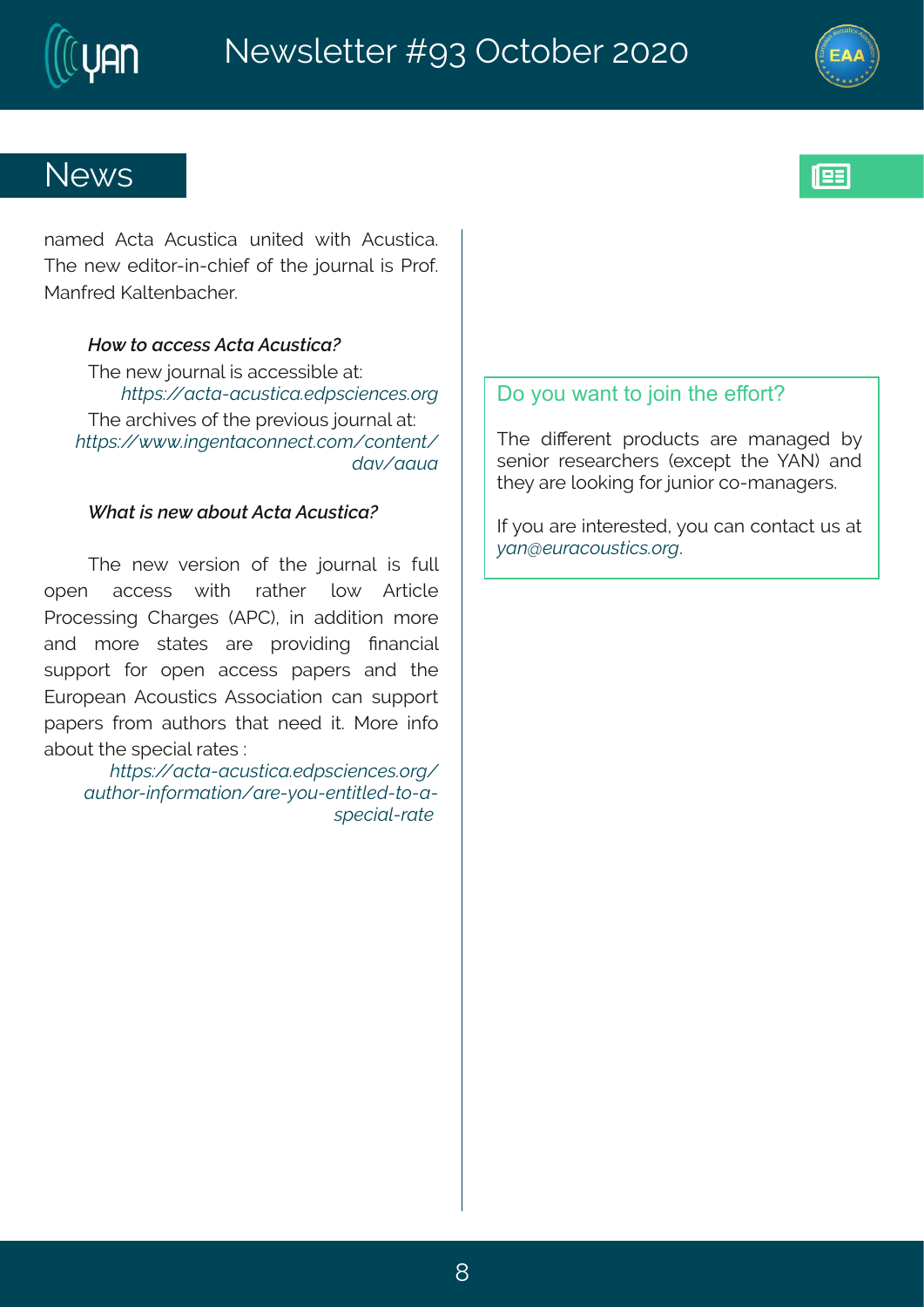# Osf#Frrsyrgiqirxw

```
(svrh#Jrkmiiwnk##Ntxivr3A) bme3#Js~reP#Usperh3
##lizipstiv#Jpigxvs2Fgsywxmg3# (Fyhmpsk}3#Jvperkir1#Livqer}3
            (xevxnnk#hexi?#Fw#wssr#ew#swwnfnj3
##lizipstqirx#Jrkmiiv#l#RJR(#psyhwtieoiv#mjs#m+Livqer.3Fvnsws#,}wviqw3#
            Hsx of yW# ivq er } 3
#
#, nkrep#Uvsgiww.m.k#, tigmepmwx3# (Fyhmpsk}3#Hstirlekir1#lirqevo3
#Fyhns#Jrkmiiv3£ S#L vsyt 36Geppi wyt 1# irqevo3#
##Fasyword#XigIrmaner3#Gmeqt3#Frx(ivt1#Gipkmyq3
#Ssmvi#erh #Zmfvexmsrw#Jrkm iiv 3#ZivsXigI 3#Frx{ ivt 1#Gipkmyq 3#
(gmirxmw.#tswnxmsr#sr#Fgsywxmgn#Zmxyep#Wiepno)#sv#Jrzmwsrqirxep#Ssmwi3#Jqte3#
            lãfirhsvi1#{ma~ivperh3#
#Fgsyworg#Hsrwypxerx#+#Fwwmwxerx#Fgsyworg#Hsrwypxerx4Xiglrngmer3#Fhrmx4Fgsyworgw3#
            Yrmih#Pmkhsq 3
Fww.mw.erx#Uvsjiww.sv.sr#Fgsyw.xogw#sj#gsqtpi|#rkmiiwnk#w}wxiqw3#litew.qirx#sj#
```
Rigler mogetUrkmii wmktUmhlszir#Yrmziwnx)#sj#Xiglrspsk}3Umhlszir# Sixliverhw<sub>8</sub>